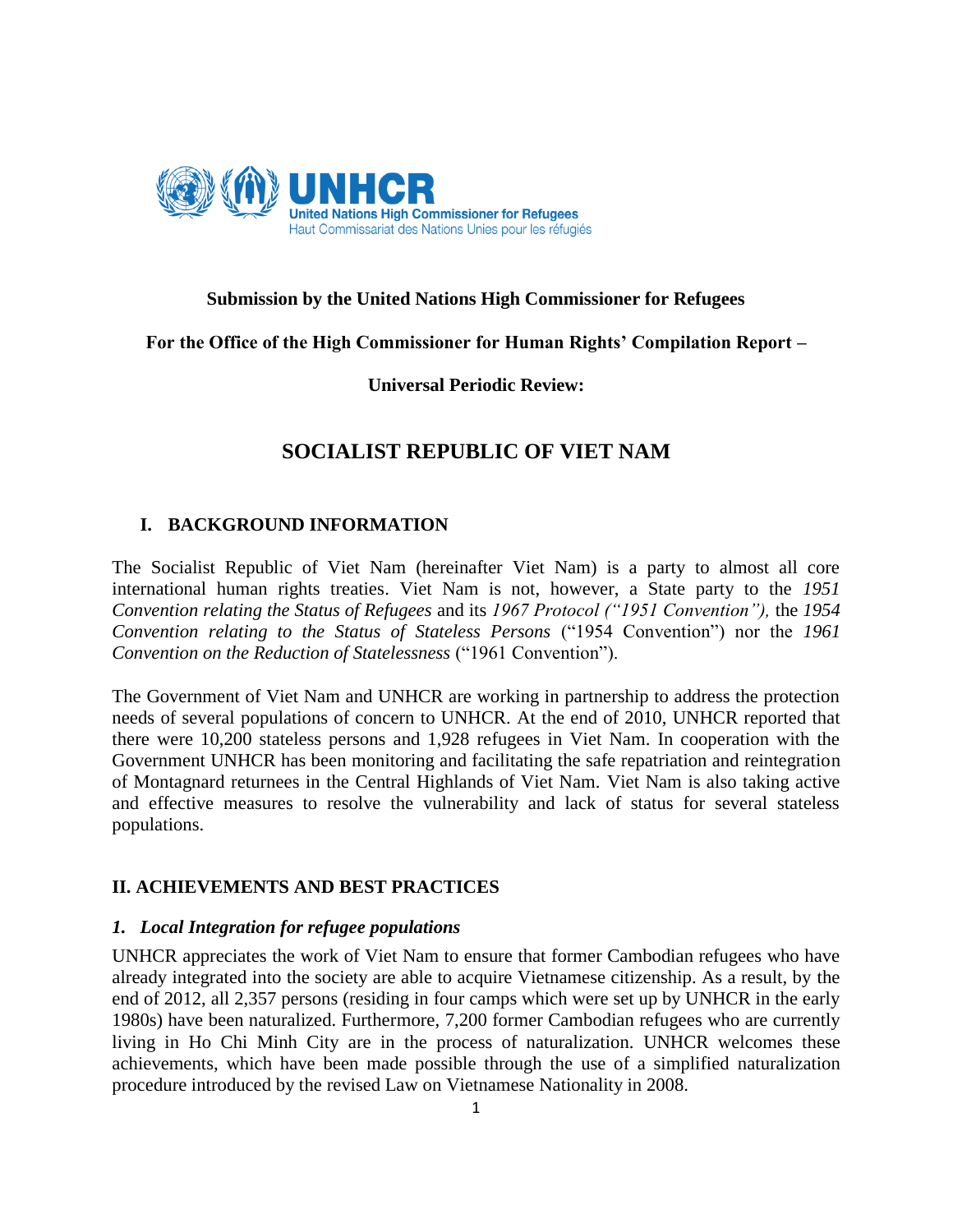#### *2. Birth Registration*

Persons are often at risk of statelessness, because they have difficulties proving they possess links to a State. Birth registration helps to prevent statelessness by establishing a legal record of where a child was born and who his or her parents are. As such it serves as a key form of proof of whether a person has acquired nationality by birth or by descent. UNHCR echoes the observations of the Committee on the Rights of the Child, which welcomes "the significant increase of birth registration rates in recent years due to multiple legislative and administrative measures."<sup>1</sup>

In particular, UNHCR welcomes "Decree No.158 on Civil Status Registration and Management, 2005" which ensures that all children born in Viet Nam, regardless of their status, are entitled to have their births registered. It also allows for children born abroad to Vietnamese parents who return to Viet Nam, to have their births registered. The Decree is supplemented by the Civil Code and the Law on Protection, Care and Education for Children, as main legislative instrument, which was designed to comply with the Convention on the Rights of the Child. In addition, birth registration in Viet Nam is provided free of charge. $<sup>2</sup>$ </sup>

UNHCR commends Viet Nam for its efforts to continue a national campaign on birth registration along with mobilizing the birth registration system, raising the awareness, and building capacity of the local justice officials on birth registration.<sup>3</sup>

#### *3. Nationality and Statelessness*

l

UNHCR commends Viet Nam for codifying a definition of a "stateless person" in its 2008 Law on Vietnamese Nationality, which is generally consistent with the definition found in the *1954 Convention on the Status of Stateless Persons*. Viet Nam's adoption of a clear legal definition of statelessness is complemented by related provisions establishing that stateless persons and foreign nationals may apply for naturalization after completing at least five years of permanent residence in the country and fulfillment of prescribed conditions. Establishing a procedure for stateless persons to acquire nationality is a key step to reducing statelessness and may ensure that children and successive generations do not inherit statelessness as a condition of being born to stateless parents.

The Law on Vietnamese Nationality 2008 represents a historic accomplishment in terms of the reduction of statelessness. It also assures that subsequent generations of children born to former refugees from Cambodia can enjoy the right to a nationality and the protection that comes with it.

<sup>1</sup> Committee on the Rights of the Child, 60th session, 15 June 2012, CRC/C/VNM/CO/3-4, para.37, available at: [http://www2.ohchr.org/english/bodies/crc/docs/co/CRC\\_C\\_VNM\\_CO\\_3-4.pdf](http://www2.ohchr.org/english/bodies/crc/docs/co/CRC_C_VNM_CO_3-4.pdf)

<sup>2</sup> Directive 24/2007/CT-TTg of the Prime Minister on Fees for Public Services.

<sup>&</sup>lt;sup>3</sup> Presentation on "Birth Registration for Children in Viet Nam" by Mr. Dang Hoa Nam, Deputy Director of Department of Child Protection and Care, Ministry of Labour, Invalids and Social Affairs (MOLISA) in the Regional Workshop on Good Practices in Birth Registration jointly hosted by AICHR and UNHCR on 7 December 2012, Bangkok, Thailand.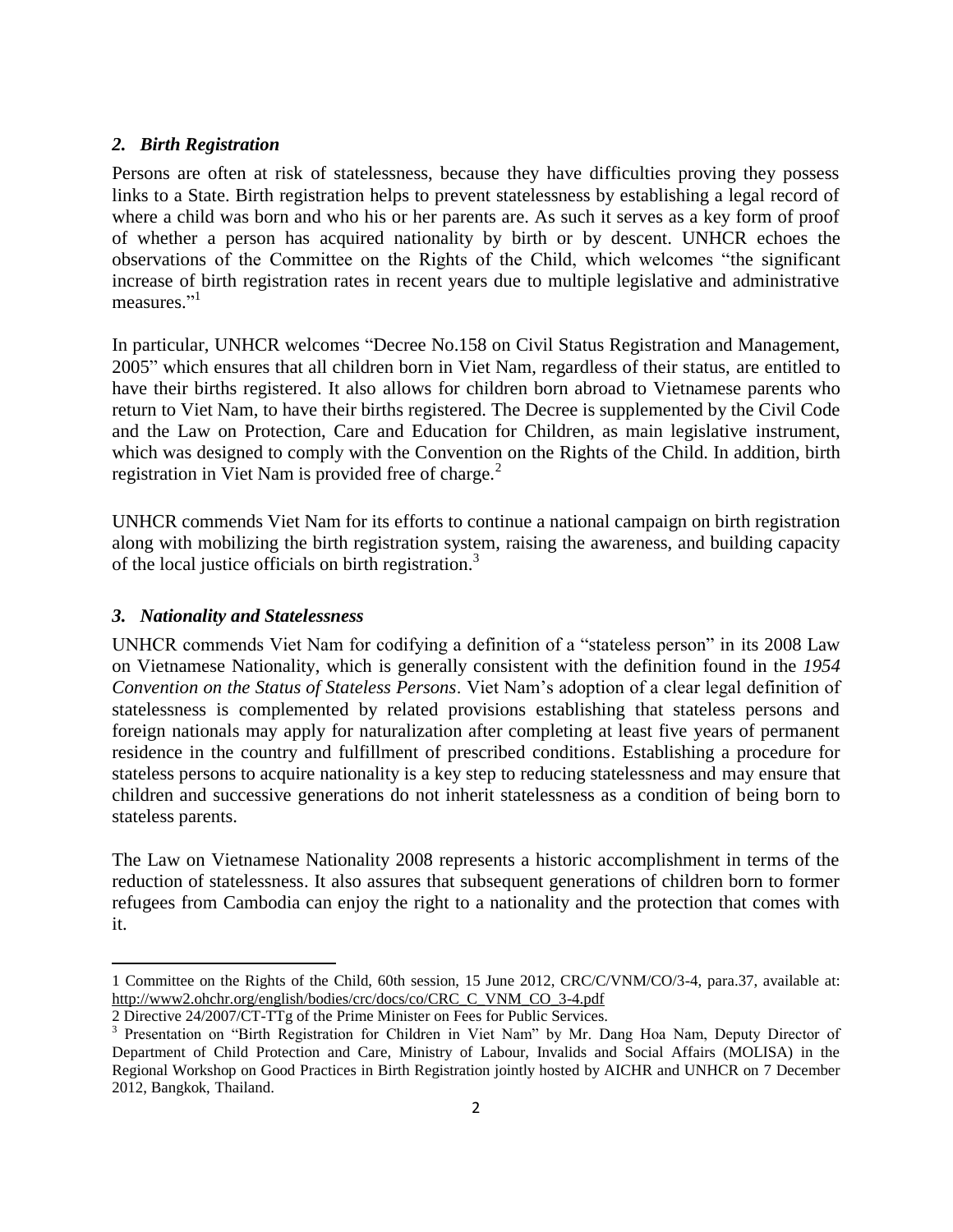The provisions of Law on Vietnamese Nationality 2008 appear to meet a number of key international standards in respect of the prevention and reduction of statelessness. For example, the law aims to create conditions for children born in the territory to acquire a nationality and for stateless persons permanently residing in Viet Nam to acquire nationality (Article 8). The law provides that children who were born in Viet Nam to stateless parents with permanent residence in Viet Nam or children who were born in Viet Nam to a stateless mother with permanent residence and an unknown father acquire Vietnamese nationality (Article 17). Abandoned newborns and children found in Viet Nam whose parents are unknown also automatically acquire Vietnamese nationality (Article 18). Vietnamese women and men enjoy equal treatment as regards acquisition and retention of nationality as a result of marriage, termination of marriage or change of nationality of their spouse (Article 19).

Under the 2008 Law, there is a provision to facilitate naturalization for stateless persons who do not have adequate personal identification papers but have been residing in the Vietnamese territory for 20 years or more by the effective date of this Law (Article 22). This facilitated naturalization procedure has been applied in practice to resolve the protracted statelessness situation affecting thousands of former Cambodian refugees who have resided in Viet Nam for decades. By the end of 2011, more than 2,300 persons from this population had either naturalized or were in the process of becoming naturalized, and UNHCR anticipates that Vietnam will facilitate the naturalization of the remaining population in 2013.

In addition, the law provides that any person who has renounced Vietnamese nationality for the purpose of acquiring foreign nationality, but who fails to obtain that nationality can reacquire Vietnamese nationality (Article 23). In this respect, UNHCR commends Viet Nam for addressing statelessness among former Vietnamese women, who had renounced Vietnamese nationality in order to acquire foreign nationality of their husband, but failed to obtain the new nationality and became stateless. As of 2012, it was reported that 2,000 women who had returned to Viet Nam successfully reacquired Vietnamese nationality.

UNHCR welcomes the initiative of Viet Nam to undertake a survey of "stateless people who are unidentified to any nationality" in 2012. Based on the survey result, around 10,000 persons who have been residing in border provinces of Viet Nam for a long period of time were identified. UNHCR acknowledges Viet Nam's further commitment to addressing statelessness amongst this population by facilitating naturalization in accordance with Article 22 of the 2008 Law on Vietnamese Nationality.

### **III.KEY PROTECTION ISSUES, CHALLENGES AND RECOMMENDATIONS**

#### **Issue 1: Accession to the 1951 Refugee Convention and its 1967 Protocol**

Accession to the 1951 Refugee Convention and establishment of a national legal framework would provide a clearer basis for the Government of Viet Nam to provide refugees with international protection. This would formally recognize Viet Nam's solidarity towards refugees and underline the importance attached by Viet Nam to cooperate with the international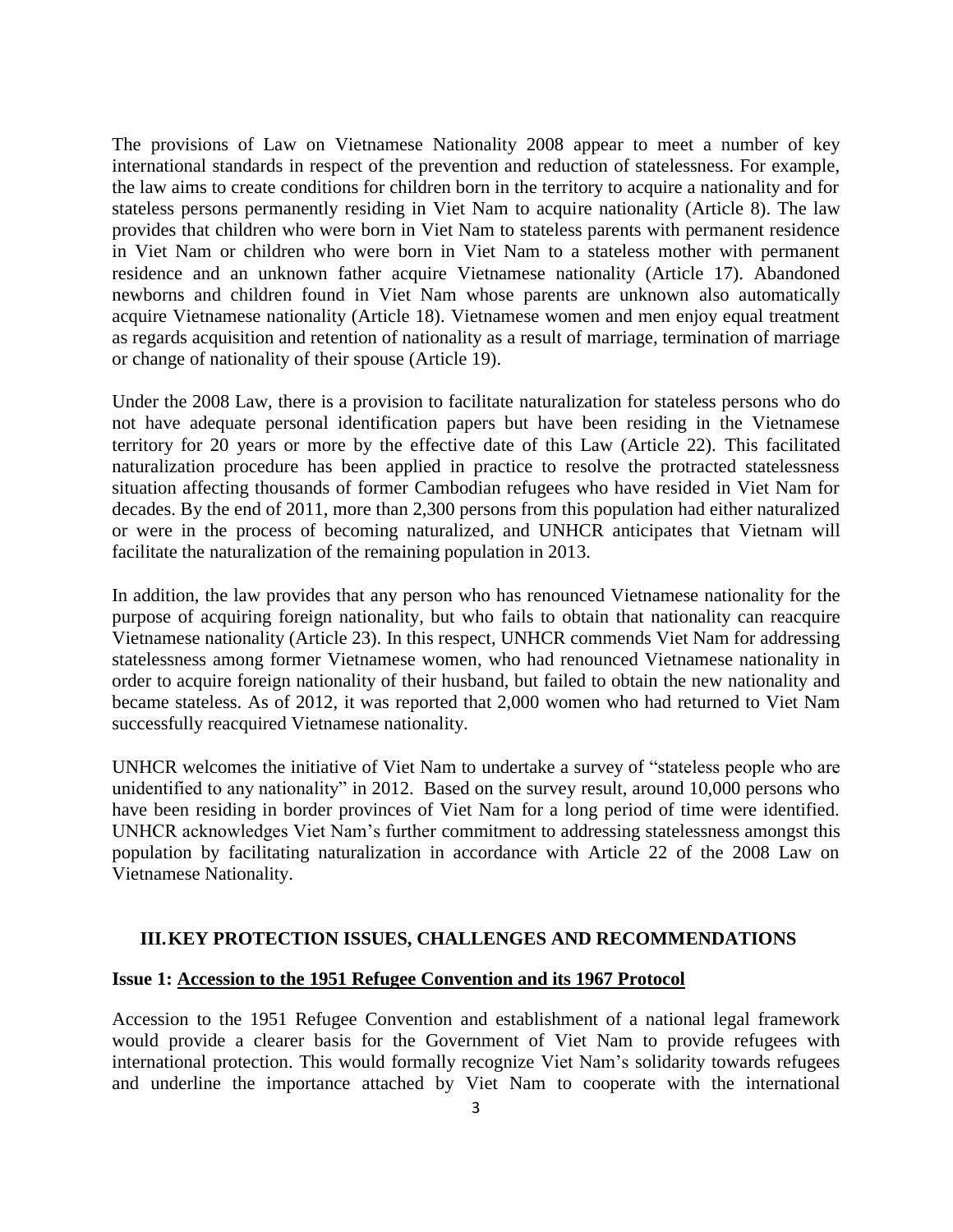community in efforts to finding solutions for refugees. It would also allow the Government to deal with issues related to asylum in a structured manner, thus complementing Viet Nam's obligations under international human rights instruments, as well as provisions in its Constitution.

Accession to the *1951 Refugee Convention* and its *1967 Protocol* greatly facilitates UNHCR's task of mobilizing international support to address refugee situations that may arise in any country. UNHCR believes that it is necessary to broaden the base of State support for these international refugee instruments, ensuring that the protection provided to refugees is more universal in scope, and the burdens and responsibilities of governments more equitably distributed and consistently applied.

In this context, UNHCR welcomes the recommendations made by the Committee on the Rights of the Child and the Committee on the Elimination of Racial Discrimination (CERD) which both encouraged Viet Nam in 2012 to accede to the 1951 Convention relating to the Status of Refugees and its 1967 Protocol.<sup>4</sup> The CERD moreover recommended Viet Nam to "*establish national asylum legislation as well as procedures related to protection of refugees and asylumseekers in line with international human rights standards.*" 5

The only legal basis for the country's responsibility for providing refugees international protection is found in Article 82 of its Constitution, which states that "Foreign nationals who are persecuted for taking part in the struggle for freedom and national independence, for socialism, democracy and peace, or for engaging in scientific pursuits may be considered for granting of asylum by the Socialist Republic of Viet Nam." However, the Government does not have any national asylum system or status determination procedure in place. In recent years, asylumseekers have contacted UNHCR in Viet Nam to seek protection. In the period of 1975-1980, when Viet Nam hosted hundreds of thousands of Cambodians in need of international protection, the Government did not invoke the constitutional provision, and instead they were recognized by UNHCR as refugees under its mandate.

#### **Recommendations:**

 $\overline{\phantom{a}}$ 

UNHCR recommends that the Government of Viet Nam:

 Accede to the *1951 Convention relating to the Status of Refugees* and its *1967 Protocol*, and consider the passage of domestic refugee legislation and/or administrative policies, which will ensure that the country is in full compliance with international standards of treatment related to refugees, including the right to work.

<sup>&</sup>lt;sup>4</sup> Committee on the Rights of the Child, 60th session, 15 June 2012, CRC/C/VNM/CO/3-4, para.79, available at: [http://www2.ohchr.org/english/bodies/crc/docs/co/CRC\\_C\\_VNM\\_CO\\_3-4.pdf;](http://www2.ohchr.org/english/bodies/crc/docs/co/CRC_C_VNM_CO_3-4.pdf) and

UN Committee on the Elimination of Racial Discrimination,  $80^{th}$  Session, 9 March 2012, CERD/C/VNM/CO/10-14, para. 18, available at: http://www2.ohchr.org/english/bodies/cerd/docs/CERD.C.VNM.CO.10-14.pdf

<sup>&</sup>lt;sup>5</sup> UN Committee on the Elimination of Racial Discrimination,  $80^{th}$  Session, 9 March 2012, CERD/C/VNM/CO/10-14, para. 18, available at: http://www2.ohchr.org/english/bodies/cerd/docs/CERD.C.VNM.CO.10-14.pdf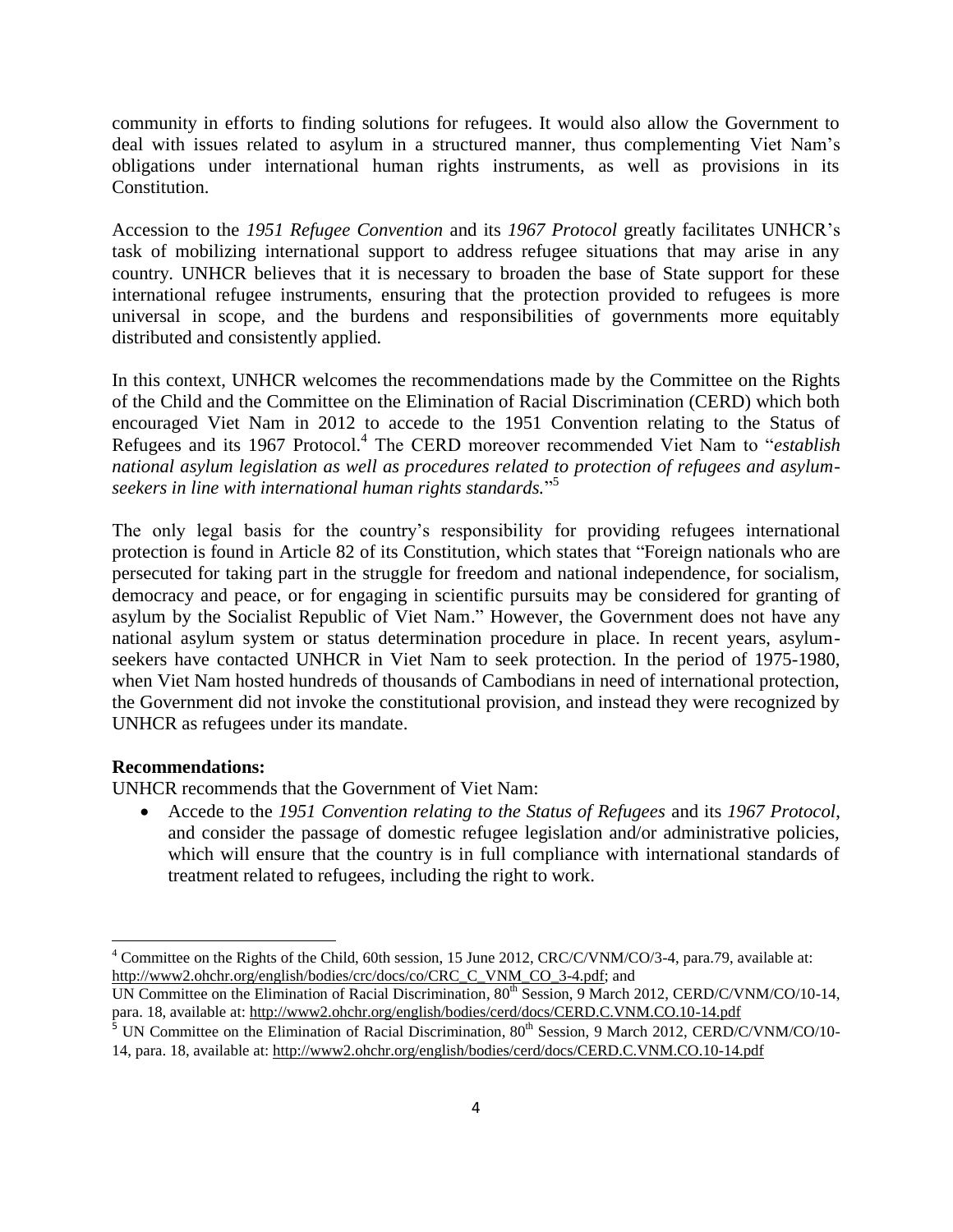- Accept UNHCR's technical support in drafting national refugee legislation, capacity building for Government officials and assistance in the development of a national refugee status determination procedure.
- Accept UNHCR's training to relevant officials to integrate 'good practices' and international standards of asylum/refugee protection into operational guidelines and procedures.

## **Issue 2: Prevention of Statelessness and the Protection of Stateless Persons**

Viet Nam is neither a State Party to the *1954 Convention relating to the Status of Stateless Persons* nor the *1961 Convention on the Reduction of Statelessness*. During the Universal Periodic Review (5<sup>th</sup> Session) in 2009, Viet Nam undertook to consider accession to the 1954 *Convention*. Accession to the Statelessness Conventions would establish a stronger framework to prevent and reduce statelessness and avoid the detrimental effects of statelessness on individuals and society by ensuring minimum standards of treatment for stateless persons.

The *1954 Convention relating to the Status of Stateless Persons* ensures minimum standards of treatment for stateless persons in respect to a number of fundamental rights. These include, but are not limited to, the right to education, employment, housing and public relief. Importantly, the 1954 Convention also guarantees stateless persons a right to identity and travel documents and to administrative assistance.

The *1961 Convention on the Reduction of Statelessness* establishes an international framework to ensure the right of every person to a nationality by establishing safeguards to prevent statelessness at birth and later in life. This treaty is therefore complementary to standards contained in other human rights treaties that address the right to a nationality. An increase in the number of State parties to the two Statelessness Conventions is essential to strengthening international efforts to prevent and reduce statelessness and ensuring full enjoyment of a number of these rights.

UNHCR welcomes the recommendations made by the Committee on the Rights of the Child and the Committee on the Elimination of Racial Discrimination (CERD) following their review of Viet Nam in 2012, which both encouraged the Government to accede to the *1954 Convention relating to the Status of Stateless Persons* and to the *1961 Convention on the Reduction of Statelessness*. 6

### **Recommendations:**

 $\overline{\phantom{a}}$ 

UNHCR recommends that the Government of Viet Nam:

<sup>&</sup>lt;sup>6</sup> Committee on the Rights of the Child, 60th session, 15 June 2012, CRC/C/VNM/CO/3-4, para.79, available at: [http://www2.ohchr.org/english/bodies/crc/docs/co/CRC\\_C\\_VNM\\_CO\\_3-4.pdf;](http://www2.ohchr.org/english/bodies/crc/docs/co/CRC_C_VNM_CO_3-4.pdf) and

UN Committee on the Elimination of Racial Discrimination, 80<sup>th</sup> Session, 9 March 2012, CERD/C/VNM/CO/10-14, para. 18, available at: http://www2.ohchr.org/english/bodies/cerd/docs/CERD.C.VNM.CO.10-14.pdf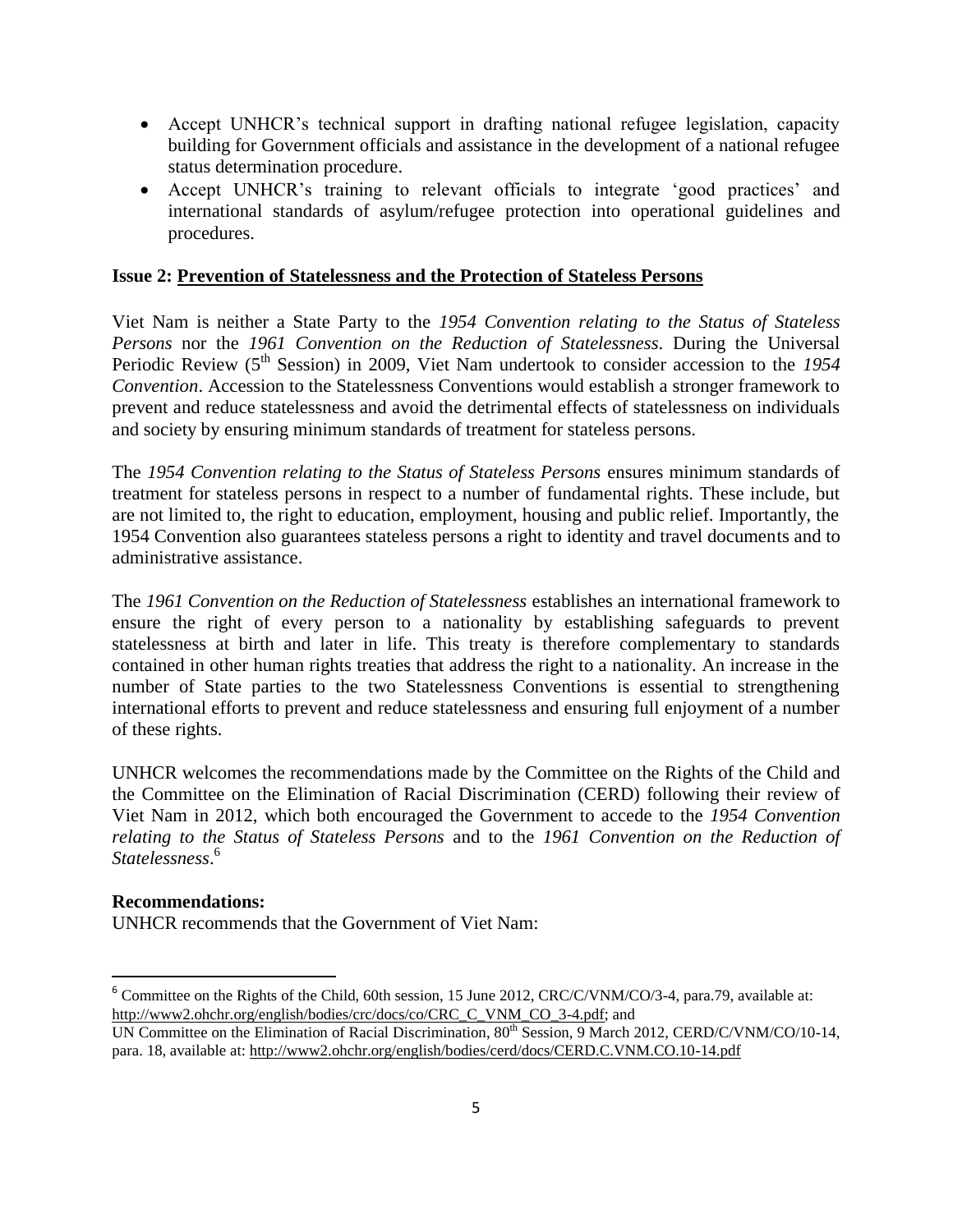- Accede to the *1954 Convention relating to the Status of Stateless Persons* as well as taking steps to further ensure that national legislation protects stateless persons in line with the provisions of Convention.
- Accede to the *1961 Convention on Reduction of Statelessness* taking into account that Viet Nam's Nationality Law complies with a significant number of the 1961 Convention obligations and other international law standards relating to the realization of the right to a nationality.

# **Issue 3: Access to Birth Registration**

Birth registration helps to prevent statelessness by establishing a legal record of where a child was born and who his or her parents are. As such it serves as a key form of proof of whether a person has acquired nationality by birth or by descent. Failure to document a person's legal existence can prevent the effective enjoyment of a range of human rights, including access to education and health care.

As noted above, Viet Nam has taken steps to improve the rates of birth registration in the country. According to statistics of the General Statistic Office in 2011, birth registration of Vietnamese children under 5 reached over 95%. However, UNHCR is concerned that in practice, children in the Northern mountainous areas and in the Central Highlands, as well as street children in urban areas of Viet Nam are still often unable to have their birth registered.

Despite achievements and on-going efforts by Viet Nam more remains to be done to ensure a 100% birth registration rate.

### **Recommendation:**

UNHCR recommends that the Government of Viet Nam:

 Continue to take steps to ensure that births of all children are registered without discrimination, including reviewing the current legislative framework and identifying any gaps that could be filled by the adoption of regional good practices.

**Human Rights Liaison Unit Division of International Protection UNHCR June 2013**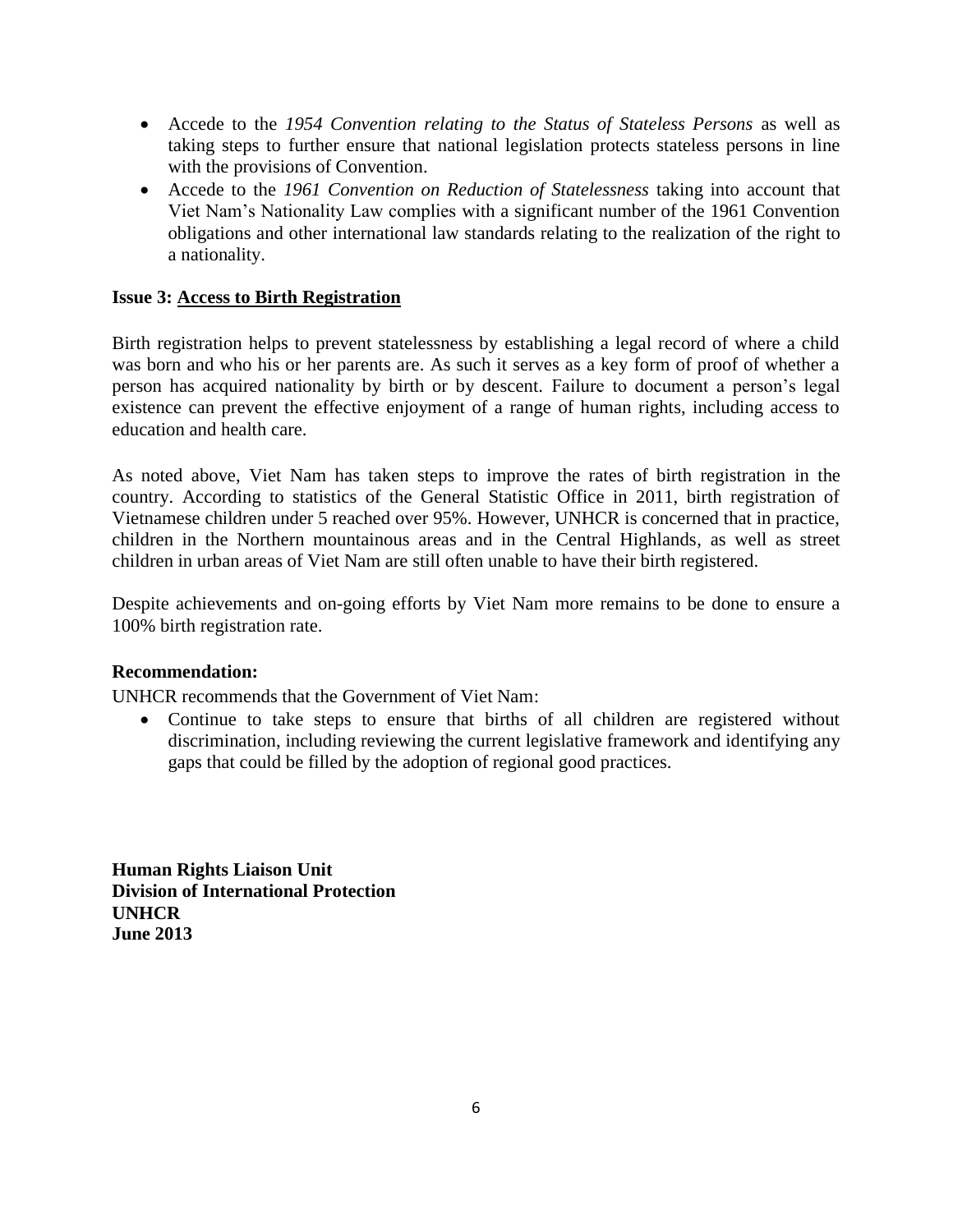# **Excerpts of Concluding Observations and Recommendations from UN Treaty Bodies and Reports from Special Procedures**

#### **Universal Periodic Review:**

# **Viet Nam**

We would like to bring your attention to the following excerpts from UN Treaty Monitoring Bodies' Concluding Observations and Recommendations and Special Procedures' reports relating to issues of interest and persons of concern to UNHCR with regards to Viet Nam.

### **I. Treaty Bodies**

#### **Committee on the Rights of the Child**

 $CRC/C/VMM/CO/3-4$ ,  $60<sup>th</sup> Session$ 15 June 2012

#### **Birth Registration**

37. The Committee is aware of the significant increase of birth registration rates in recent years due to multiple legislative and administrative measures adopted by the State party. These include the legal recognition of the right to birth registration in the 2004 Law on Protection, Care and Education of Children, as well as the abolishment of the birth registration fee as of 2007. However, the Committee expresses its concern at the persisting geographical and ethnic disparities in birth registration rates whereby the lowest rate remains in the two poorest regions, the North West and Central Highlands. The Committee is further concerned that parents, particularly in remote areas, are not always aware of birth registration requirements and of the importance attached to birth registration.

38. **The Committee, recalling its previous recommendation (CRC/C/15/Add.200, 2003 para. 32), recommends that the State party continue and strengthen its efforts to secure the registration at birth of all children, giving particular attention to children living in rural and mountainous areas, and undertake awareness-raising campaigns on the right of all children to be registered at birth, regardless of social and ethnic background and the resident status of parents.**

#### **Sexual exploitation and trafficking**

70. The Committee welcomes the various legislation and administrative measures taken with a view to combating child commercial sexual exploitation and trafficking. However, it remains concerned about the rise in child prostitution; the rise in the number of cases of child trafficking including, but not only, for prostitution purposes; and the increasing number of children involved in commercial sexual activity, mainly due to poverty related reasons. The Committee is further concerned that children who are sexually exploited are likely to be treated as criminals by the police; the lack of specific child-friendly reporting procedures; and that some provisions in the Penal Code (including articles 254 to 256 related to child prostitution) refer to children as those below the age of 16 years only.

71. **The Committee strongly recommends that the State party:**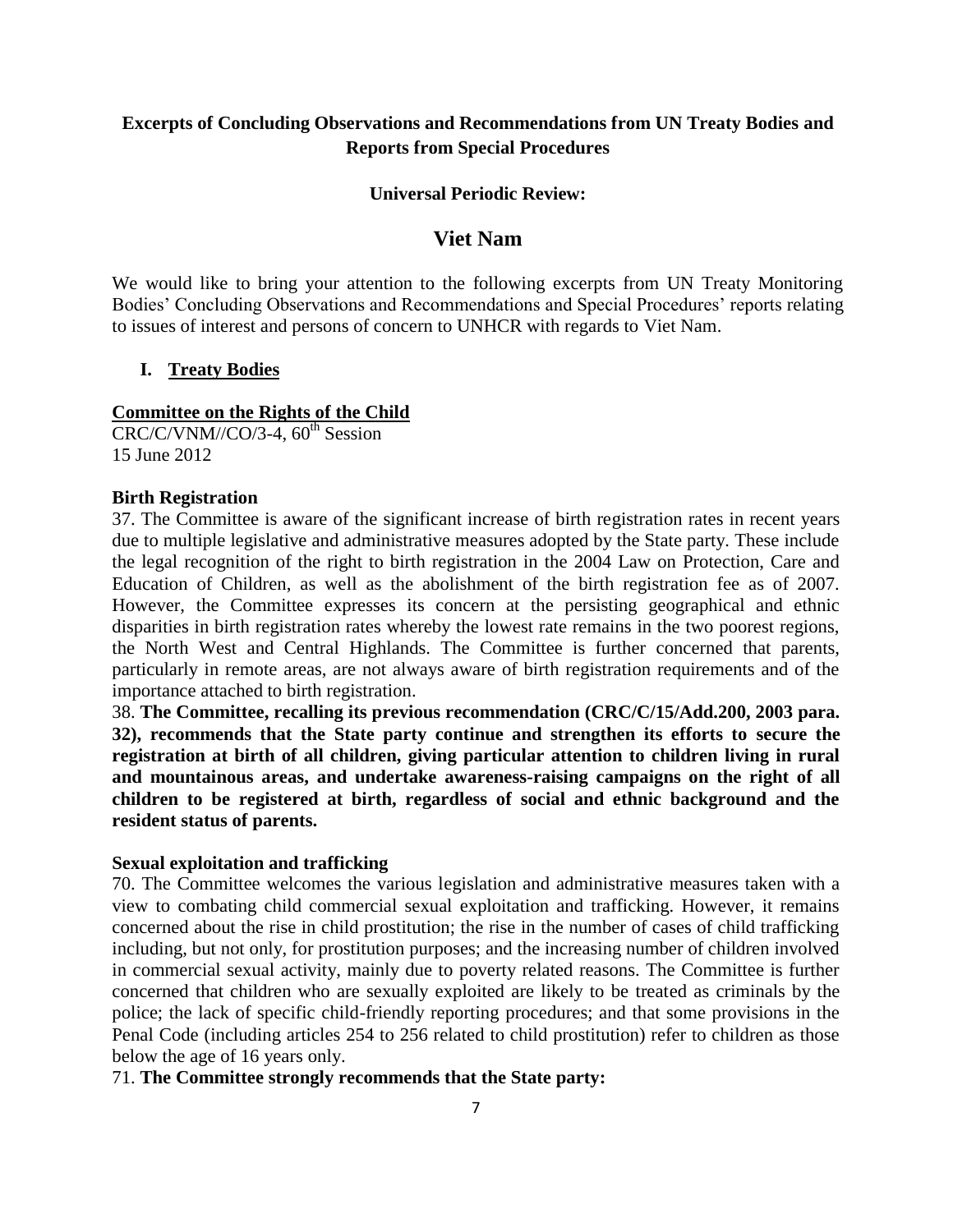**(a) Increase efforts to combat child prostitution and trafficking, including by adequately implementing the 2011-2015 Action Plan against prostitution, and the 2011-2015 Action Plan against human trafficking;**

**(b) Develop and implement a strategy for the prevention of child sexual exploitation and abuse, focusing on vulnerable groups of children, including street children and children of poor or near poor families;**

**(c) Amend and disseminate administrative and criminal laws to ensure that child sex workers are treated as victims and not as criminals; develop child- friendly reporting procedures and ensure that child victims are aware of these procedures and can access them; and develop rehabilitation and reintegration programs for child victim of sexual exploitation and trafficking, as well as confidential counselling services;**

**(d) Fully harmonize national legislation with the Optional Protocol on the sale of children, child prostitution and child trafficking in order to explicitly criminalize all acts listed in article 3 of the Optional Protocol when committed against all persons below 18, in line with the Committee's recommendation (CRC/C/OPSC/VNM/CO/1, 2006 para 11(a)); and**

**(e) Consider ratifying the United Nations Convention against Transnational Organized Crime and its Supplementing Protocol on Prevention, Suppression and Punishment of trafficking in persons, especially women and children**

79. **The Committee recommends that the State party ratify the core United Nations human rights treaties and the Optional Protocols thereto to which it is not yet a party, in particular, the Optional Protocol to the Convention on the Rights of the Child on a Communication Procedure, the International Convention For the Protection of All Persons from Enforced Disappearance, the Convention on the Rights of Persons with Disabilities, the International Convention on the Protection of the Rights of All Migrant Workers and Members of Their Families, the Convention against Torture and Other Cruel, Inhuman or Degrading Treatment or Punishment, the 1951 Convention relating to the Status of Refugees and its 1967 Protocol, the 1954 Convention relating to the status of Stateless Persons and the 1961 Convention on the Reduction of Statelessness. In addition the State party is recommended to ratify the International Labour Organization Convention No. 189 on Decent Work for Domestic Workers (2011).**

#### **Committee on the Elimination of Racial Discrimination**

 $CERD/C/NNM/CO/10-14$ ,  $80<sup>th</sup> Session$ 9 March 2012

18. The Committee is concerned about the lack of legal provision for protection to refugees or asylum seekers as well as reports about the forced repatriation, in collaboration with the governments of neighbouring countries, of members of indigenous peoples and of ethnic minorities seeking refuge. The Committee notes with regret article 91 of the Criminal Code that criminalises for "fleeing abroad or defecting to stay overseas with a view to opposing the people's administration", which is incompatible with article 68 of the Vietnamese Constitution and article 5 of the Convention. (art. 5(d)).

**The Committee recommends that the State party review the current refugee policy with a view to better protecting the right of members of indigenous peoples and of ethnic**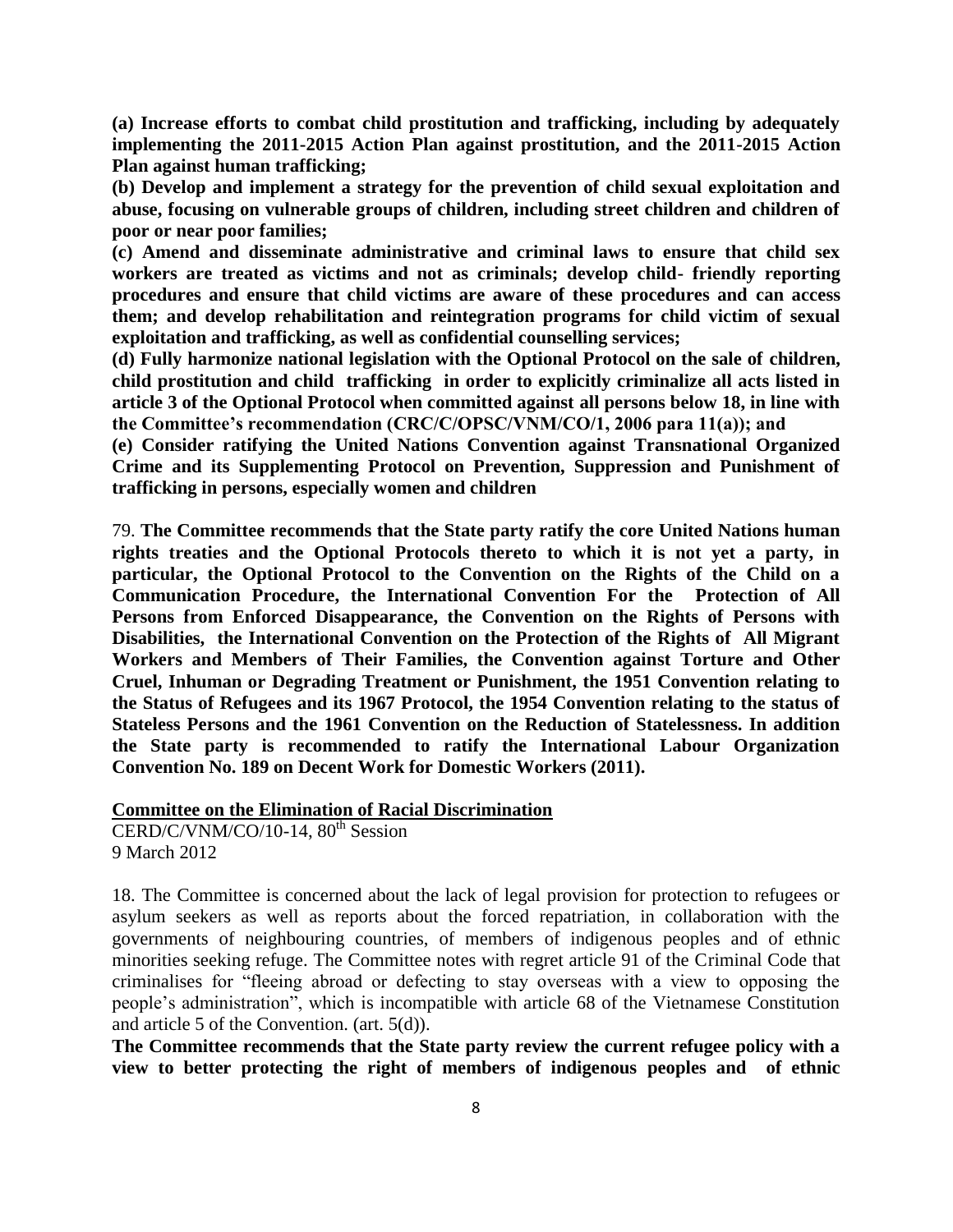**minorities seeking refuge or asylum, and establish national asylum legislation as well as procedures related to protection of refugees and asylum-seekers in line with international human rights standards. Furthermore, the Committee encourages the State party to consider acceding to the 1954 Convention relating to the Status of Stateless Persons, the 1961 Convention on the Reduction of Statelessness, to the 1951 Convention relating to the Status of Refugees and its 1967 Protocol.**

### **II. Special Procedures**

## **Report of the independent expert on the question of human rights and extreme poverty, Magdalena Sepúlveda Carmona**

Addendum: Mission to Viet Nam Human Rights Council,  $17<sup>th</sup>$  Session A/HRC/17/34/Add.1, 9 May 2011

#### **Ethnic minorities**

20. The independent expert is particularly concerned about the situation of ethnic minorities in Viet Nam. Although the Government has made considerable efforts and poverty reduction has taken place across all population groups, the situation of ethnic minorities remains critical. While in 1990 only 18 per cent of those living in poverty belonged to ethnic minorities, by 2008 ethnic minorities accounted for almost 56 per cent of this group. While this drastic increase is partly attributable to the upward readjustment of the poverty line, it is nevertheless indicative of the extremely vulnerable situation of ethnic minorities.

21. In Viet Nam there are officially 54 ethnic groups. The majority group, known as the Kinh, represents 85.7 per cent of the population. The main obstacles for minorities are the difficult geographical location and language barriers. Seventy-five per cent of the minority population of Viet Nam lives in rural and remote areas, mainly in the Northern Mountains and the Central Highlands, with poor infrastructure and limited access to health care, education and other Government services. While Vietnamese is the official language in Viet Nam, many minority communities do not interact in Vietnamese and speak their ethnic languages.

22. Recent studies show that the most glaring disparities in income, employment, health coverage, education and access to other Government services have formed along ethnic lines. While overall trends in poverty reduction remain positive, the income gap between the Kinh and the Hoa (which has a relatively large population in comparison with other ethnic groups) and other ethnic minorities is still significant and increasing. In 2008, while Kinh and Hoa households experienced a poverty rate of only 9 per cent, ethnic minorities averaged a 50.3 per cent poverty rate, with rates of over 80 per cent within some groups. The rate of poverty reduction among the ethnic minorities in Viet Nam has also been relatively slower by some margin.

### **Internal migrants**